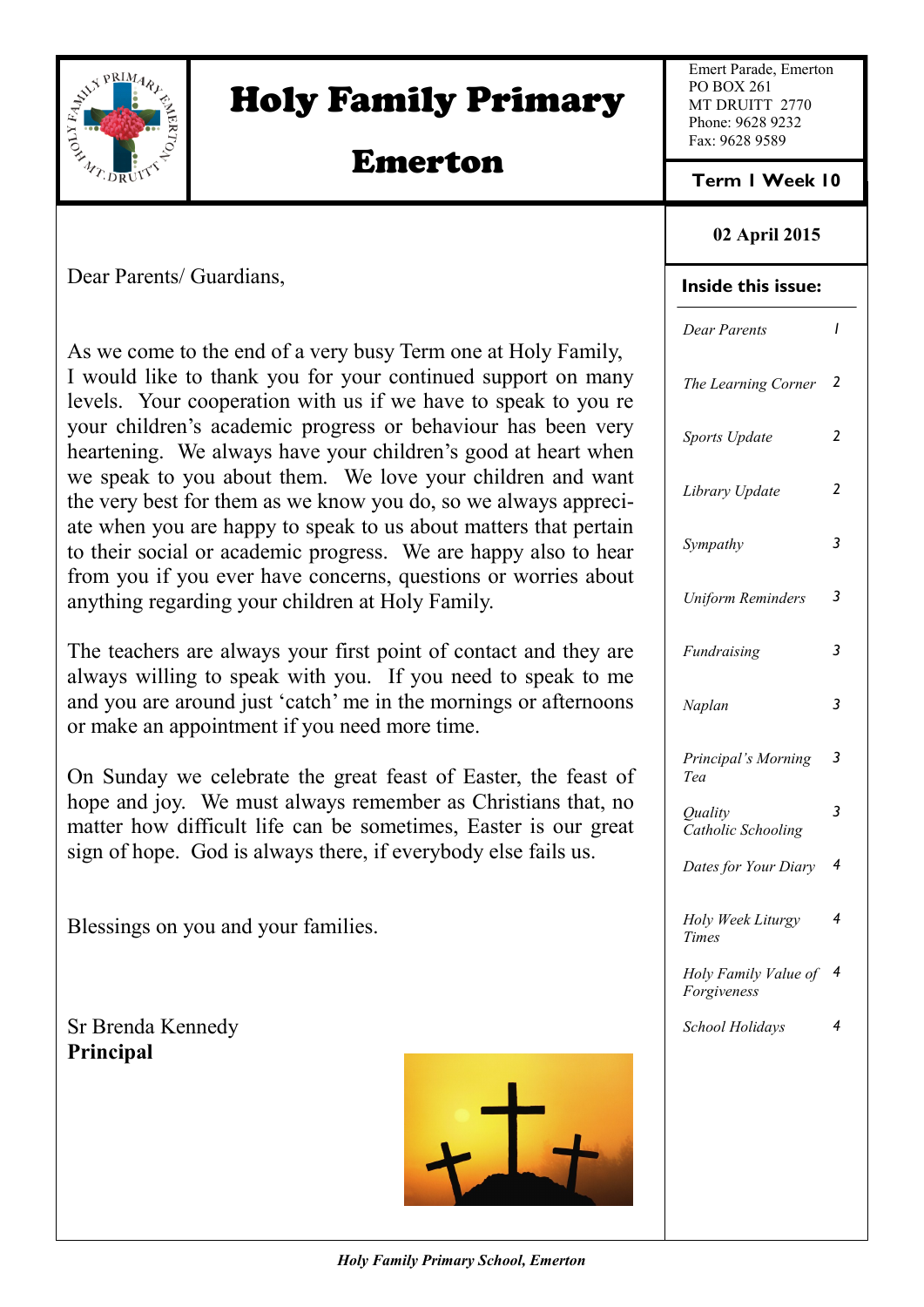

# *Page 2* **United in Faith, Love and Learning**

## **The Learning Corner LITERACY**

**Year Five – How do we incorporate Oral language into real life Learning?**

This term we have worked hard to develop our oral language skills and vocabulary to convey messages to specific audiences. This has occurred across all of our learning areas.



We have especially enjoyed working to promote Sustainability. To do this we have developed our vocabulary, by using technical terms to describe our understandings of how we can help with the sustainability of the earth's resources to become more effective global citizens. We have learned to compose and deliver announcements to present to individual classes and on the school P.A., to promote Clean Up Australia Day and Earth Hour.

From this experience we have learned to use both formal and informal language to persuade and encourage everyone at Holy Family to conserve energy and water, to look after nature by composting, and to recycle. Our oral language skills have helped us to raise awareness about important issues like, climate change and the use of nonrenewable resources.

This was great learning because we were able to develop and use our talking and listening skills to plan, rehearse and deliver presentations that were important and fun. This allowed us to learn how to vary conventions of spoken language according to our audience, using volume, tone, pitch and pace appropriately. This was important in delivering our raps and songs at our Year 5 assembly.

We hope our oral language skills have been effective in assisting you to understand the benefits of preserving and protecting the environment we live in, and in recognising the affects your choices can have on our environment.

### **NUMERACY Year 4—Creating Maps**

In Year Four, we have been creating maps of the school for a circus performance later this year. We have been using language of position to describe the location of different acts and to describe the route that our audience will take to view each act. Some of this language includes words such as: north, south, east, west, between, next to and below. We have also learned how to use grid references to describe locations using a map.



# **Sports Update**

Thank you to all the parents that helped out at our recent school Cross Country, especially to Tracey Miller and the parent committee that chopped fruit and served ice blocks to the children. Your time and dedication to our school is greatly appreciated. Also a special thank you to the staff that also made the event the success that it was.

Congratulations to our Cross Country Champions for 2015. They ran a very competitive race and we look forward to seeing how they compete at the Diocesan Cross Country next term.

Congratulations again to the overall winning house **"GREEN."** 

*Remember* to now collect and send in your Fun Run sponsorship money and claim your prizes.



#### **Age Champions**

Also congratulations to the cross county age champions. Well Done!

Junior Girls—Nadia Cunningham Junior Boys—Keegan Duncan

Senior Girls—Allanah Martin Senior Boys—Mac Athieu

#### **Sport days for your diary**

Stage 3 Girls Soccer: 23rd April Greg Alexander Shield (Stage 3 only):  $30<sup>th</sup>$  April Diocesan Cross Country: 5<sup>th</sup> May Panther Trophy: 19<sup>th</sup> May Stage 3 Boys Soccer: 21<sup>st</sup> May

Regards, *Mrs. Leonie Preston* **Sports Co-ordinator**

### **Library Update Overdue Books from 2014**

Shortly, some children will be bringing home an overdue list of books that have been out since last year! If your child brings home such a letter, please have a good look at home for the items.

If you cannot find the items at home, please come in and see

me, so that we can clear up the matter. If your child has overdue books they cannot borrow, so the sooner the matter is sorted, the sooner your child can be borrowing again!

*Janet A. Marie* Teacher Librarian Wednesday - Friday

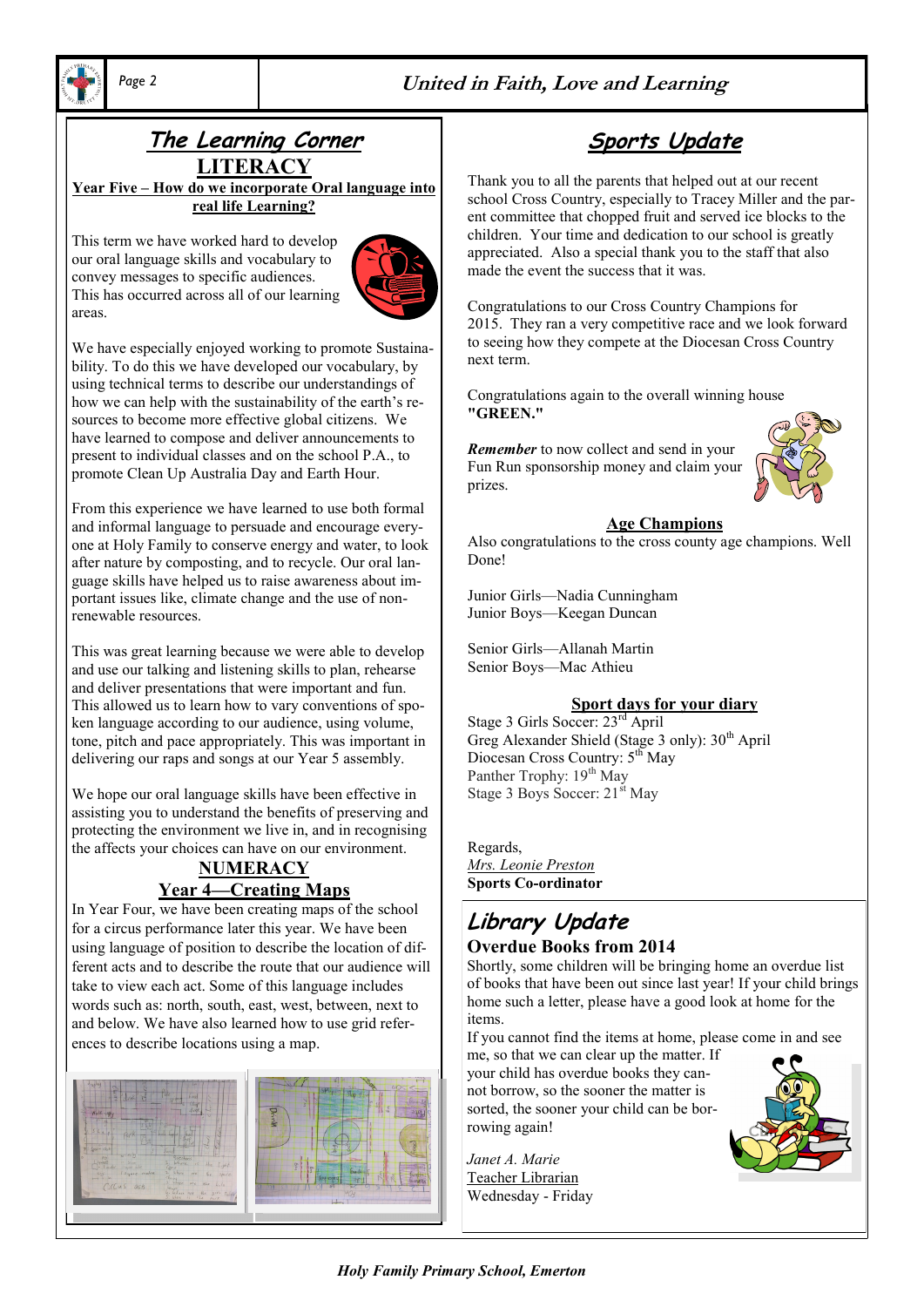# Term 1 Week 10 *Page 3*

# **SYMPATHY**

Our very sincere sympathy and prayers to

CHRISTIAN De LARA ( Year 6 ) on the recent sudden death of his mother. Christian's Mum died very suddenly on Saturday after suffering a stroke. She was laid to rest yesterday.

Please keep CHRISTIAN and his family in your prayers as they come to terms with this great sadness in their lives.



# **Uniform Reminders**

We are very proud of our uniform at Holy Family and expect that all children wear it with pride. A few reminders about what is appropriate re our uniform:

- $\Rightarrow$  All hair accessories must be white navy or blue. No
- other colours should be worn.
- For safety reasons no jewellery should be worn except for a watch and / or sleepers or studs.
- Black shoes should be worn at all times except on sports days.

A reminder if you child is out of uniform, please send a note to your child's teacher explaining why they are out of uniform.

# **School Hair Cuts**

Our school policy regarding hair cuts states that normal haircuts are acceptable. **A NORMAL** Haircut means the following:

- Hair of equal length ( long or short) with no shaved sides or lines

- If long it must be tied back

- Hair must be the child's natural colour

- There are a number of boys who need to have their hair cuts fixed during the holidays so that they comply with our rules.

Whether you agree or not these are our rules and in enrolling your child at Holy Family you agreed to our poli-

cies. We ask you to honour your commitment when you accepted a place at our school.

字 监理  $\overline{0}$   $\overline{2}$ TAN

Thank you to the majority of parents

# **Fundraising**

## **Easter Raffle**

Our Easter hat parade and raffle was a great success. We raised \$700.00. A very sincere thanks to all the parents who helped especially to Liz Hackett who coordinated the raffle.

# **Fun Run**

Fun run money is now due. Please return as soon as school returns if you have not done so already. Thank you to those people who have sent in their money. Try to get as many sponsors as possible and do not forget to mark your child's chosen prize.

## **Mother's Day**

Our next event will be the Mother's Day stall in early May. Watch out for more details.



## *Naplan*

Attention parents and guardians of students in Years 3 and 5. In week 4 of Term 2 from **May 12 to May 14 inclusive** Years 3 & 5 students will be sitting for the National tests in Literacy and Numeracy called NAPLAN.

Please ensure your child is at school and on time for these three days. If you have any queries or concerns, please contact Mrs Mary Kelly via the school office.



# **Principal's Morning Tea**

Once a term we acknowledge the efforts of those children who consistently try to be responsible, to do the right thing and be the best they can be. These children were invited to a special morning tea with the Principal, Sr Brenda and presented with a certificate of appreciation.

Congratulations to the following students who were at the Principal's Morning Tea that took place in Term 1. Well Done!

| K                | Lotrell Seig-Ferrier     |
|------------------|--------------------------|
| <b>KSM</b>       | Amira-Jordan Mano        |
| ı 1 A            | Jasmin Wilson            |
| $\cdot$ 1S       | Harrison Laupola-Burnett |
| 2W               | Merian Matienza          |
| 12V              | Christopher Leota        |
| 13J              | <b>Aiden Phillips</b>    |
| 3W               | Richard Tamarua          |
| $-4M$            | Ema Manas                |
| $\overline{4W}$  | Jumikah Donovan          |
| l 5B             | Chantelle T'Malii        |
| $\overline{15S}$ | Jayden Pitt              |
| $-6A$            | Jacynda Treloar          |
|                  | Jeremy Ayoub             |

# **Quality Catholic Schooling (QCS)**

Thank you to all those families who completed the survey for Quality Catholic Schools. Your comments and opinions are important to us and will provide valuable information with our



school community.